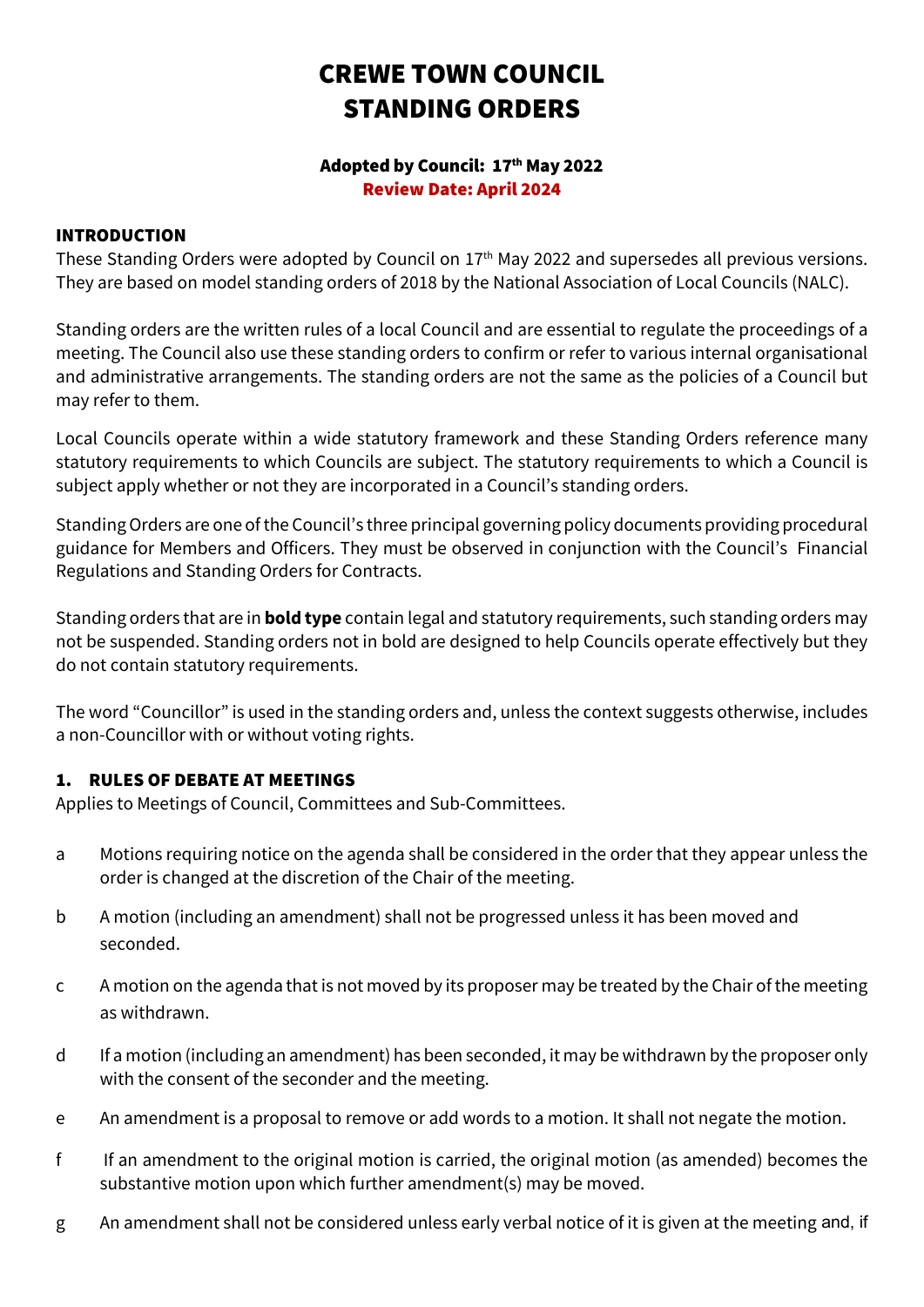requested by the chair of the meeting, is expressed in writing to the chair.

- h A Councillor may move an amendment to his own motion if agreed by the meeting. If a motion has already been seconded, the amendment shall be with the consent of the seconder and the meeting.
- i If there is more than one amendment to an original or substantive motion, the amendments shall be moved in the order directed by the Chair of the meeting.
- j Subject to standing order 1(k), only one amendment shall be moved and debated at a time, the order of which shall be directed by the Chair of the meeting.
- k One or more amendments may be discussed together if the Chair of the meeting considers this expedient but each amendment shall be voted upon separately.
- l A Councillor may not move more than one amendment to an original or substantive motion.
- m The mover of an amendment has no right of reply at the end of debate on it.
- n Where a series of amendments to an original motion are carried, the mover of the original motion shall have a right of reply either at the end of debate on the first amendment or at the very end of debate on the final substantive motion immediately before it is put to the vote.
- o Unless permitted by the Chair of the meeting, a Councillor may speak once in the debate on a motion except:
	- i. to speak on an amendment moved by another Councillor;
	- ii. to move or speak on another amendment if the motion has been amended since he last spoke;
	- iii. to make a point of order;
	- iv. to give a personal explanation; or
	- v. to exercise a right of reply.
- p During the debate on a motion, a Councillor may interrupt only on a point of order or a personal explanation and the Councillor who was interrupted shall stop speaking. A Councillor raising a point of order shall identify the standing order which he considers has been breached or specify the other irregularity in the proceedings of the meeting he is concerned by.
- q A point of order shall be decided by the Chair of the meeting and his decision shall be final.
- r When a motion is under debate, no other motion shall be moved except:
	- i. to amend the motion;
	- ii. to proceed to the next business;
	- iii. to adjourn the debate;
	- iv. to put the motion to a vote;
	- v. to ask a person to be no longer heard or to leave the meeting;
	- vi. to refer a motion to a Committee or Sub-Committee for consideration;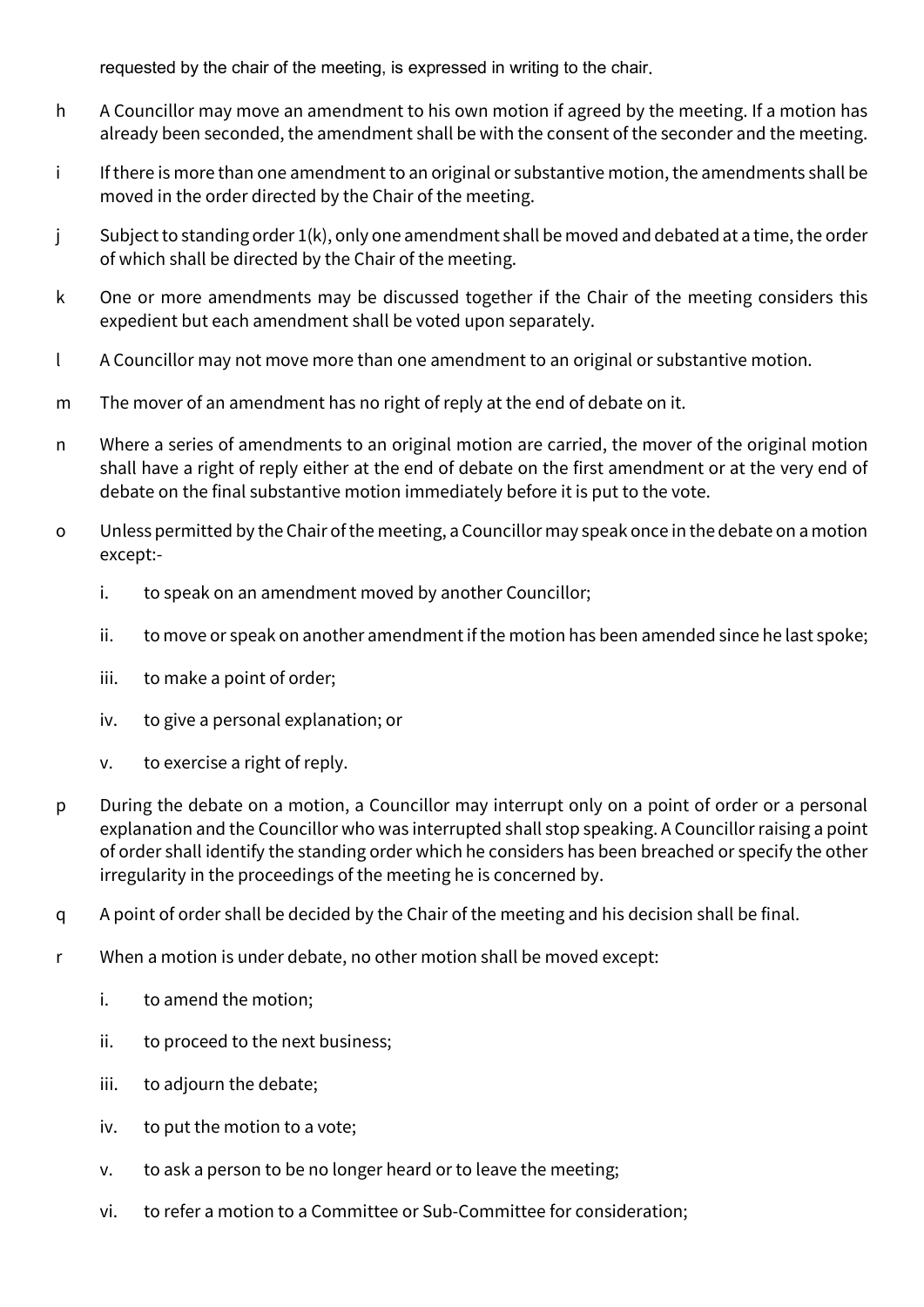- vii. to exclude the public and press;
- viii. to adjourn the meeting; or
- ix. to suspend particular standing order(s) excepting those which reflect mandatory statutory or legal requirements.
- s Before an original or substantive motion is put to the vote, the Chair of the meeting shall be satisfied that the motion has been sufficiently debated and that the mover of the motion under debate has exercised or waived his right of reply.
- t Excluding motions moved under standing order 1(r), the contributions or speeches by a Councillor shall relate only to the motion under discussion and shall not exceed 3 minutes without the consent of the Chair of the meeting.
- u If, at the Chair's discretion, urgent business is added to the Agenda, the item may be discussed **but no formal decision may be made.** The Town Clerk does have delegated authority to deal with urgent matters in consultation with specified Members.

## 2. DISORDERLY CONDUCT AT MEETINGS

- a No person shall obstruct the transaction of business at a meeting or behave offensively or improperly. If this standing order is ignored, the Chair of the meeting shall request such person(s) to moderate or improve their conduct. Such conduct may breach the Councillors' Code of Conduct.
- b If person(s) disregard the request of the Chair of the meeting to moderate or improve their conduct, any Councillor or the Chair of the meeting may move that the person be no longer heard or be excluded from the meeting. The motion, if seconded, shall be put to the vote without discussion.
- c If a resolution made under standing order 2(b) is ignored, the Chair of the meeting may take further reasonable steps to restore order or to progress the meeting. This may include temporarily suspending or closing the meeting.

## **3. MEETINGS GENERALLY**

Full Council meetings

Committee meetings

Sub-Committee meetings

- a **Meetings shall not take place in premises which at the time of the meeting are used for the supply of alcohol, unless no other premises are available free of charge or at a reasonable cost.**
- b **The minimum three clear days for notice of a meeting does not include the day on which notice was issued, the day of the meeting, a Sunday, a day of the Christmas break, a day of the Easter break or of a bank holiday or a day appointed for public thanksgiving or mourning.**
- c **The minimum three clear days' public notice for a meeting does not include the day on which the notice was issued or the day of the meeting unless the meeting is convened at shorter notice**.
	- d All items of business will be set out on the agenda for all meetings and sent out with the summons to Councillors. Members of Council or Members of Committee may make a request to the Town Clerk to include relevant items on agendas if relevant to the respective terms of reference. The Town Clerk will where possible include the requested item, however their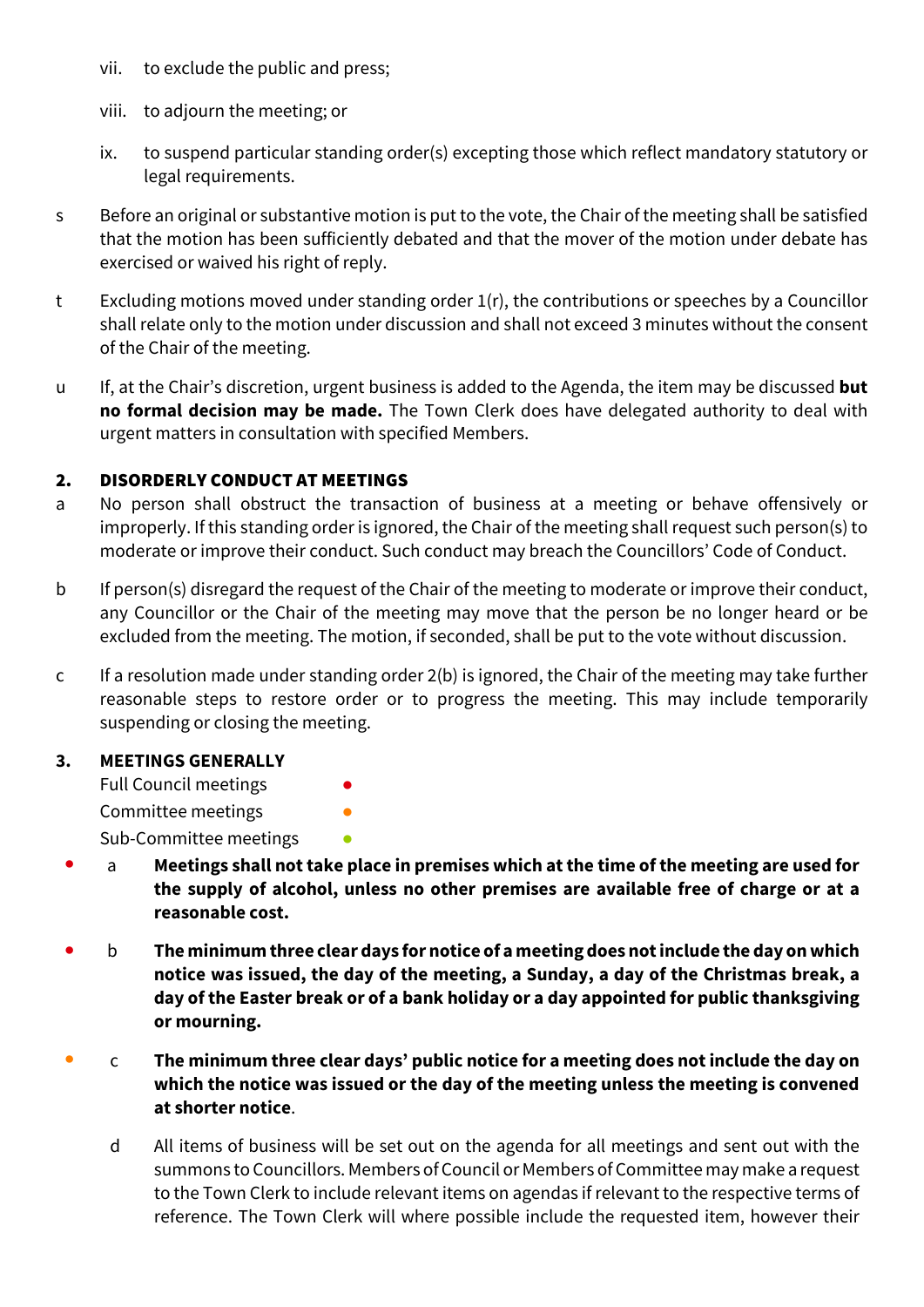decision is final. If the Town Clerk declines the request they will notify the Councillor of their decision and explain the reason for it.

- ● e **Meetings shall be open to the public unless their presence is prejudicial to the public interest by reason of the confidential nature of the business to be transacted or for other special reasons. The public's exclusion from part or all of a meeting shall be by a resolution which shall give reasons for the public's exclusion.**
	- f Members of the public may make representations, answer questions and give evidence at a meeting which they are entitled to attend in respect of the business on the agenda.
	- g The period of time designated for public participation at a meeting in accordance with standing order 3(e) shall not exceed 15 minutes unless directed by the Chair of the meeting.
	- h Subject to standing order  $3(g)$ , a member of the public shall not speak for more than three minutes unless directed by the Chair of the meeting. The Chair may at anytime instruct the speaker to end their input to the meeting.
	- i
	- j In accordance with standing order 3(e), a question shall not require a response at the meeting nor start a debate on the question. The Chair of the meeting may direct that an oral or written response be given.
	- k A person (Councillor or member of public) shall raise their hand when requesting to speak (and at Council only●, stand when speaking,except when a person has a disability or is likely to suffer discomfort). The Chair of the meeting may at any time permit a person to be seated when speaking.
	- l A person who speaks at a meeting shall direct their comments to the Chair of the meeting.
	- m Only one person is permitted to speak at a time. If more than one person wants to speak, the Chair of the meeting shall direct the order of speaking.
- ● n **Subject to standing order 3(o), a person who attends a meeting is permitted to report on the meeting whilst the meeting is open to the public. To "report" means to film, photograph, make an audio recording of meeting proceedings, use any other means for enabling persons not present to see or hear the meeting as it takes place or later or to report or to provide oral or written commentary about the meeting so that the report or commentary is available as the meeting takes place or later to persons not present.** The Chair should have regard if filming takes place, that Members of the public may not wish to be filmed. This right must be taken up without disturbing the meeting.
- ● o **A person present at a meeting may not provide an oral report or oral commentary about a meeting as it takes place without permission.**
- ● p **The press shall be provided with reasonable facilities for the taking of their report of all or part of a meeting at which they are entitled to be present.**
- q **Subject to standing orders which indicate otherwise, anything authorised or required to be done by, to or before the Mayor may in his absence be done by, to or before the Deputy Mayor.**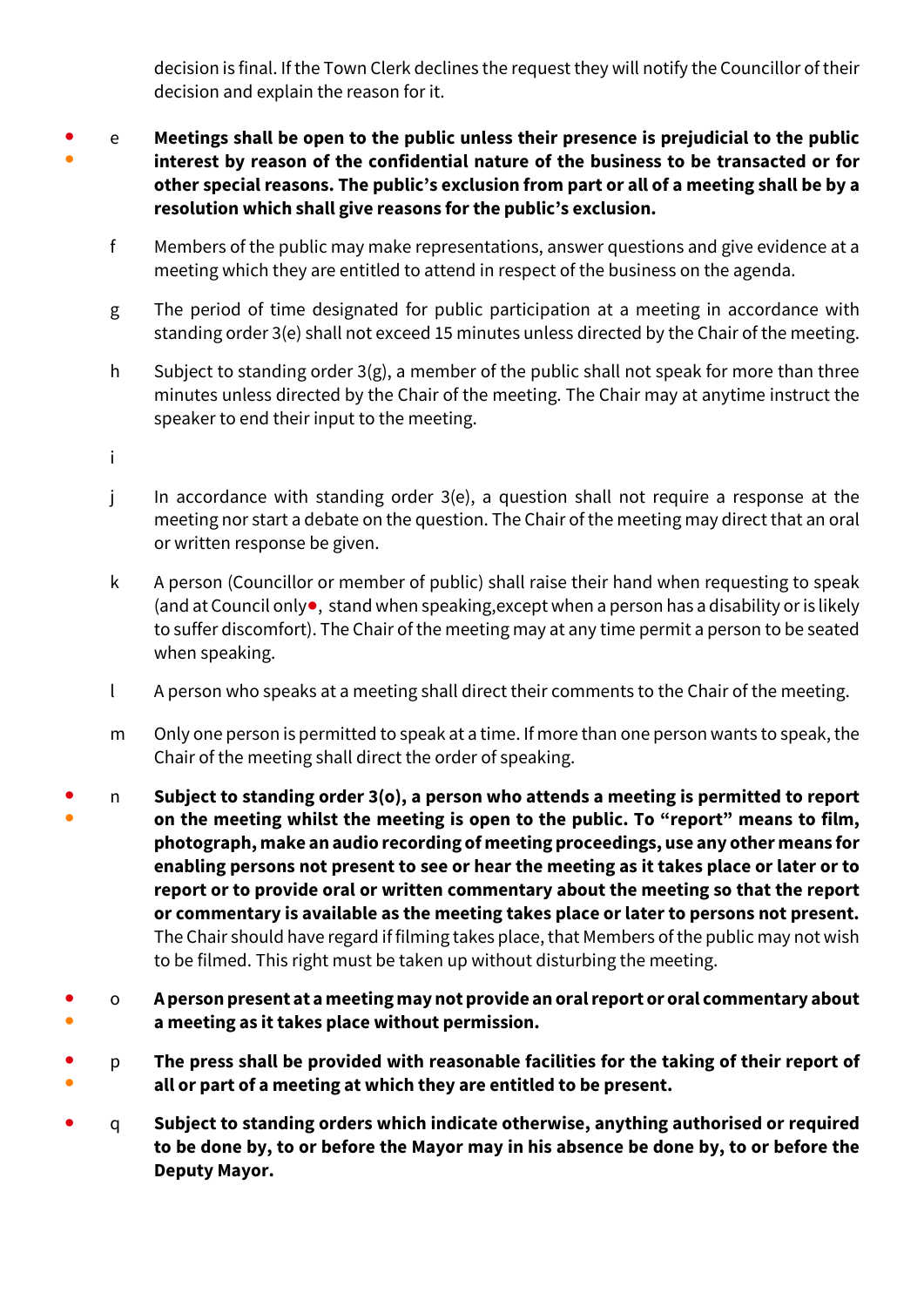- r **The Mayor, if present, shall preside at a meeting. If the Chair is absent from a meeting, the Deputy Mayor if present, shall preside. If both the Mayor and Deputy Mayor are absent from a meeting, a Councillor as chosen by the Councillors present at the meeting shall preside at the meeting.**
- ● s **Subject to a meeting being quorate, all questions at a meeting shall be decided by a majority of the Councillors and non-Councillors with voting rights present and voting.**
- ● ● t **The Chair of a meeting may give an original vote on any matter put to the vote, and in the case of an equality of votes may exercise his casting vote whether or not he gave an original vote.**

*See standing orders 5(h) and (i) for the different rules that apply in the election of the Mayor at the annual meeting of the Council.*

- u **Unless standing orders provide otherwise, voting on a question shall be by a show of hands. At the request of a Councillor, the voting on any question shall be recorded so as to show whether each Councillor present and voting gave thier vote for or against that question,** (or abstained from voting)**.** Such a request shall be made before moving on to the next item of business on the agenda.
	- v The minutes of a meeting shall include an accurate record of the following:
		- i. the time and place of the meeting;

●

- ii. the names of councillors who are present and the names of councillors who are absent;
- iii. interests that have been declared by councillors and non-councillors with voting rights;
- iv. the grant of dispensations (if any) to councillors and non-councillors with voting rights;
- v. whether a councillor or non-councillor with voting rights left the meeting when matters that they held interests in were being considered;
- vi. if there was a public participation session; and
	- vii. the resolutions made.
- ● ● w **A Councillor or a non-Councillor with voting rights who has a disclosable pecuniary interest or another interest as set out in the Council's code of conduct in a matter being considered at a meeting is subject to statutory limitations or restrictions under the code on his right to participate and vote on that matter.**
- x **No business may be transacted at a meeting unless at least one-third of the whole number of Members of the Council are present therefore making the meeting quorate. In no case shall quorum of a meeting be less than three. (any Councillor who is disqualified from an item of business because he/she has declared a disclosable pecuniary or other relevant interest, does not count towards the quorum for that item).**

*See standing order 4d(vii) for the quorum of a Committee or Sub-Committee meeting.* 

● ● y **If a meeting is or becomes inquorate, no business shall be transacted** and the meeting shall be closed. The business on the agenda for the meeting shall be adjourned to another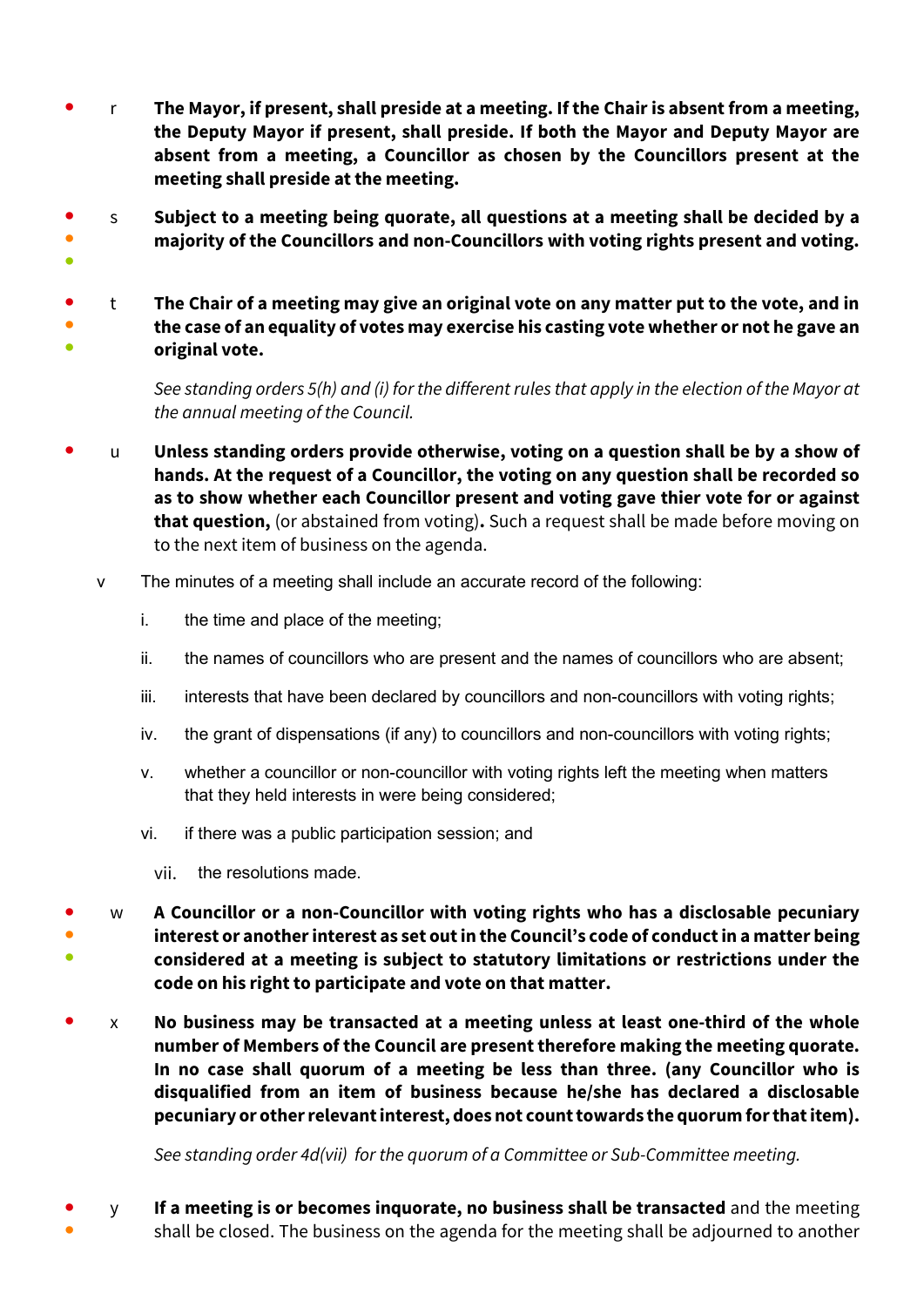- meeting.
	- z A meeting shall not exceed a period of two hours, unless the Council or Committee resolves to continue beyond this period.

#### 4. COMMITTEES AND SUB-COMMITTEES

- a **Unless the Council determines otherwise, a Committee may appoint a Sub-Committee whose terms of reference and Members shall be determined by the Committee.**
- b **The Members of a Committee may include non-Councillors unless it is a Committee which regulates and controls the finances of the Council**

#### c **Unless the Council determines otherwise, all the Members of an advisory Committee and a Sub-Committee of the advisory Committee may be non-Councillors.**

- d The Council may appoint standing Committees or other Committees as may be necessary, and:
	- i. shall determine their terms of reference and any delegation to the Committee;
	- ii. shall determine the number and time of the ordinary meetings of a standing Committee up until the date of the next annual meeting of the Council;
	- iii. shall permit a Committee, other than in respect of the ordinary meetings of a Committee, to determine the number and time of its meetings;
	- iv. shall, subject to standing orders 4(b) and (c), appoint and determine the terms of office of Members of such a Committee;
	- v. shall, after it has appointed the Members of a standing Committee, appoint the Chair of the standing Committee, noting a Councillor may be appointed to the Chair or Deputy Chair of only one Committee
	- vi. shall determine the place, notice requirements and quorum for a meeting of a Committee and a Sub-Committee which, in both cases, shall be no less than one-third of the Committee and Sub-Committee and in no case less than three;
	- vii. shall determine if the public may participate at a meeting of a Committee;
	- viii. shall determine if the public and press are permitted to attend the meetings of a Sub-Committee and also the advance public notice requirements, if any, required for the meetings of a Sub-Committee;
	- ix. shall determine if the public may participate at a meeting of a Sub-Committee that they are permitted to attend; and
	- x. may dissolve a Committee or a Sub-Committee.
	- xi. A member who has proposed a resolution which has been referred to any Committee of which they are not a member, may explain their resolution to the Committee but shall not vote.
	- xii. Any Council member is entitled to be present as a spectator at the meetings of any Committee or Sub-Committee of which they are not a member, except if a resolution has been passed to exclude the press and public. The Council member may speak on an item on the Agenda with the permission of the Chair, but may not join in the debate or vote.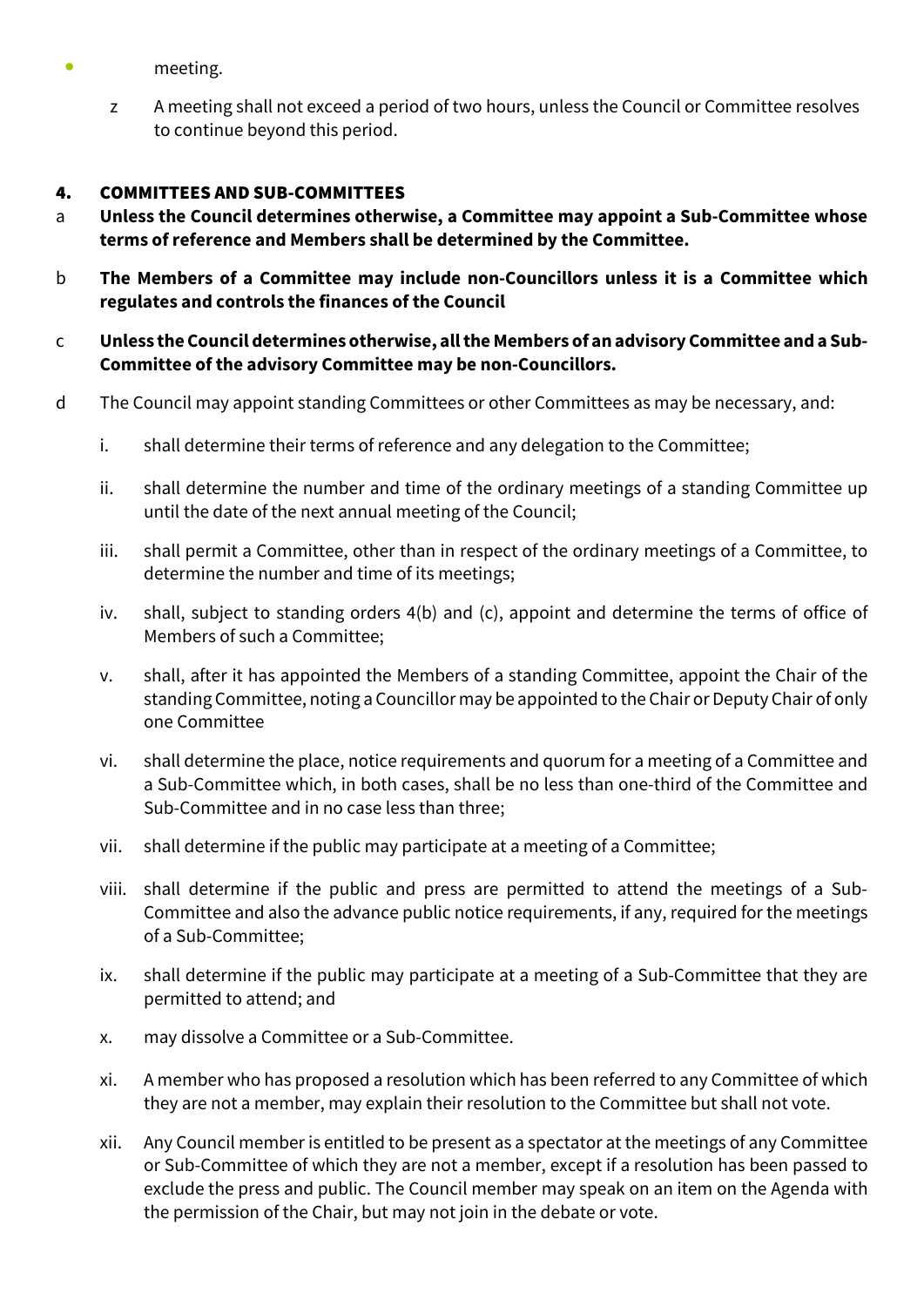xiii. A Councillor may be appointed to the Chair or Deputy Chair of only one Committee

## 5. ORDINARY COUNCIL MEETINGS AND ANNUAL COUNCIL MEETING

- a **In an election year, the annual meeting of the Council shall be held on or within 14 days following the day on which the Councillors elected take office.**
- b **In a year which is not an election year, the annual meeting of the Council shall be held on such day in May as the Council decides.**
- c **If no other time is fixed, the annual meeting of the Council shall take place at** 6pm**.**
- d **In addition to the annual meeting of the Council, at least three other ordinary meetings shall be held in each year on such dates and times as the Council decides.**
- e **The first business conducted at the annual meeting of the Council shall be the election of the Mayor and Deputy Mayor of the Council.** This will be followed by the appointment of Leader of Council.
- f **The Mayor, unless they have resigned or becomes disqualified, shall continue in office and preside at the annual meeting until their successor is elected at the next annual meeting of the Council.**
- g **The Deputy Mayor of the Council, unless they resign or becomes disqualified, shall hold office until immediately after the election of the Mayor at the next annual meeting of the Council.**
- h **In an election year, if the current Mayor has not been re-elected as a member of the Council, they shall preside at the annual meeting until a successor Mayor has been elected. The current Mayor shall not have an original vote in respect of the election of the new Mayor but shall give a casting vote in the case of an equality of votes.**
- i **In an election year, if the current Mayor has been re-elected as a member of the Council, they shall preside at the annual meeting until a new Mayor has been elected. They may exercise an original vote in respect of the election of the new Mayor and shall give a casting vote in the case of an equality of votes.**
- j Declarations by Councillors of any interests they may have in items on the agenda, shall clearly state the kind of interest as set out in the Councillor Code of Conduct.
- k Following the declaration of interests at the annual meeting, the business shall include:
	- i. **In an election year, delivery by the Mayor (Chair of the Council) and Councillors of their acceptance of office forms unless the Council resolves for this to be done at a later date. In a year which is not an election year, delivery by the Mayor of his acceptance of office form unless the Council resolves for this to be done at a later date;**
	- ii. Confirmation of the accuracy of the minutes of the last meeting of the Council;
	- iii. Receipt of the minutes of the last meeting of a Committee;
	- iv. Consideration of the recommendations made by a Committee;
	- v. Review of delegation arrangements to Committees, Sub-Committees, staff and other local authorities
	- vi. Review of the terms of reference for Committees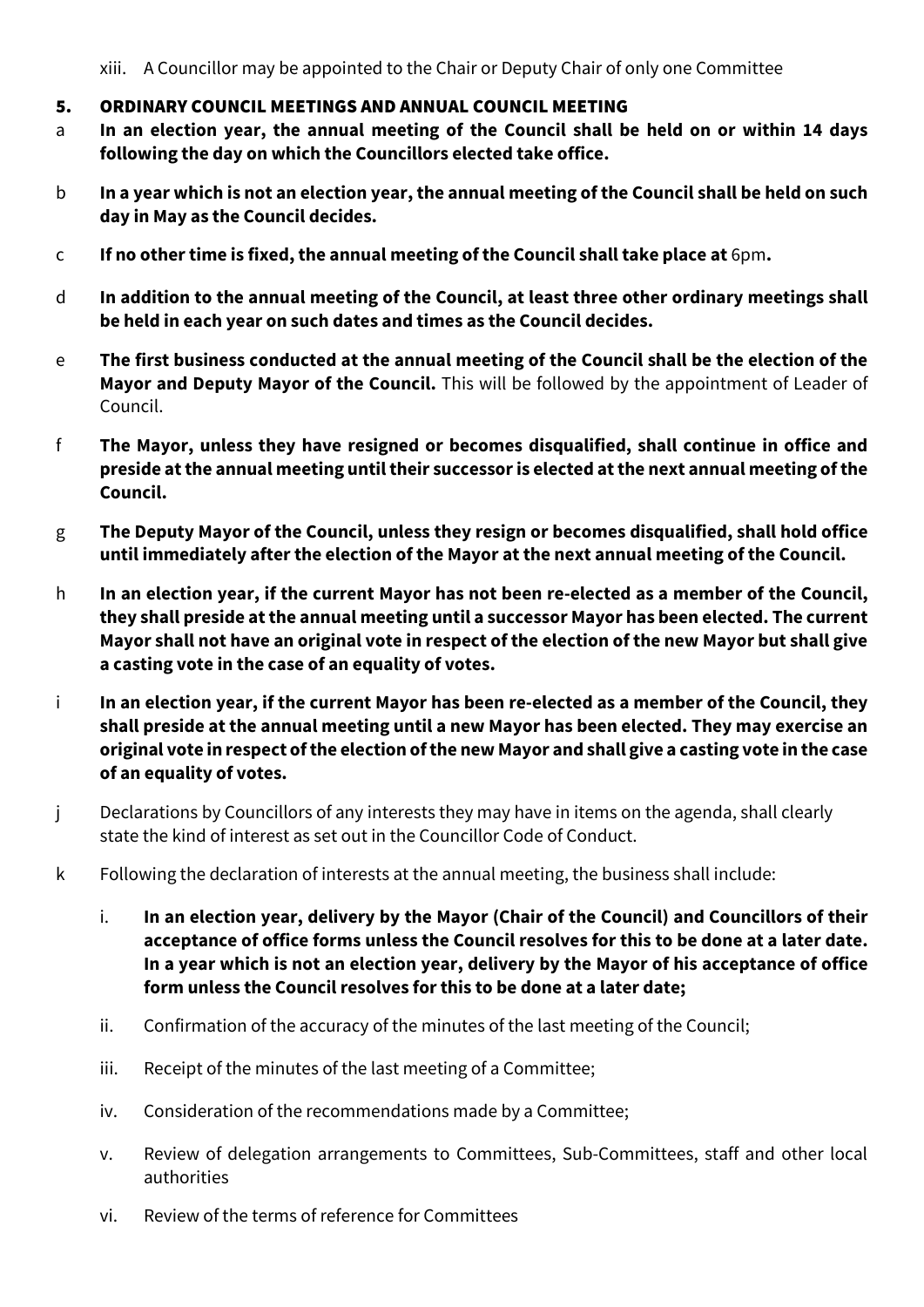- vii. Appointment of Members to existing Committees;
- viii. Appointment of any new Committees in accordance with standing order 4 and appointment of its Members
- ix. Review of appropriate standing orders, standing orders in relation to contracts and financial regulations
- x. Review of arrangements (including legal agreements) with other local authorities, not-forprofit bodies and businesses.
- xi. Review of representation on or work with external bodies and arrangements for reporting back;
- xii. In an election year, to make arrangements with a view to the Council becoming eligible to exercise the general power of competence in the future;
- xiii. Review of inventory of land and other assets including buildings and office equipment;
- xiv. Confirmation of arrangements for insurance cover in respect of all insurable risks;
- xv. Review of the Council's and/or staff subscriptions to other bodies;
- xvi. Review of the Council's complaints procedure
- xvii. Review of the Council's policies, procedures and practices in respect of its obligations under freedom of information and data protection legislation (*see also standing orders 11, 20 and 21*);
- xviii. Review of the Council's policy for dealing with the press/media
	- xix. Review of the Council's employment policies and procedures
- xx. Review of the Council's expenditure incurred under s.137 of the Local Government Act 1972 or the general power of competence
- xxi. Determining the time and place of ordinary meetings of the Council up to and including the next annual meeting of the Council.
- l Councillors may ask questions on any agenda item at a Council at the time that item is to be considered.
- m The order of business at any ordinary meeting will be similar but exclude 5ki and v-xxi, unless these items ate the subject of an officer's report.

# 6. EXTRAORDINARY MEETINGS OF THE COUNCIL, COMMITTEES AND SUB-COMMITTEES

- a **The Mayor may convene an extraordinary meeting of the Council at any time.**
- b **If the Mayor does not call an extraordinary meeting of the Council within seven days of having been requested in writing to do so by two Councillors, any two Councillors may convene an extraordinary meeting of the Council. The public notice giving the time, place and agenda for such a meeting shall be signed by the two Councillors.**
- c The Chair of a Committee or a Sub-Committee may convene an extraordinary meeting of the Committee or the Sub-Committee at any time.
- d If the Chair of a Committee or a Sub-Committee does not call an extraordinary meeting within seven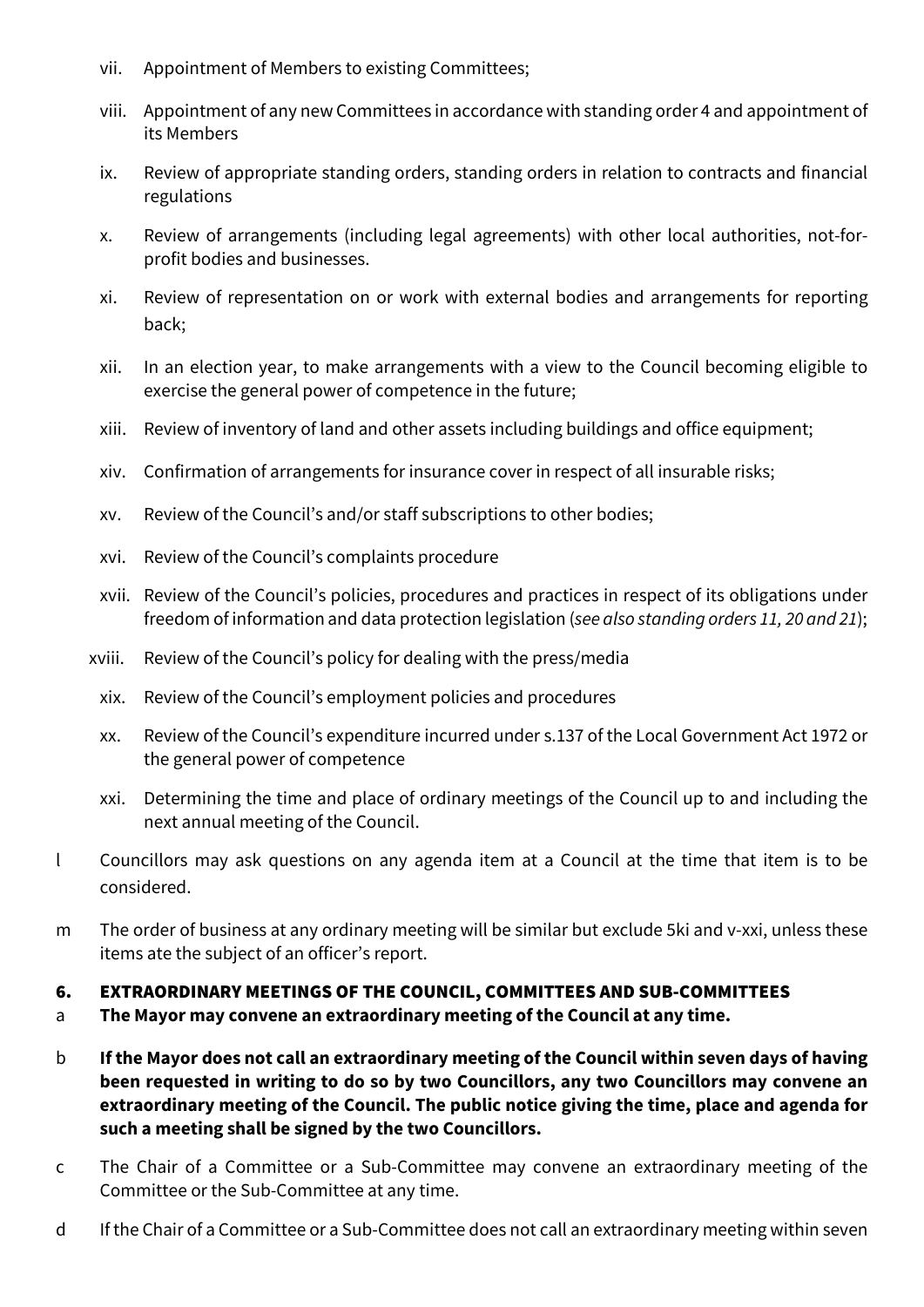days of having been requested to do so by two Members of the Committee or the Sub-Committee, any two Members of the Committee or the Sub-Committee may convene an extraordinary meeting of the Committee or a Sub-Committee.

# **7. PREVIOUS RESOLUTIONS**

- a A resolution (whether affirmative or negative) shall not be reversed within six months except either by a special motion, which requires written notice by at least four Councillors to be given to the Proper Officer in accordance with standing order 9, or by a motion moved in pursuance of the recommendation of a Committee or a Sub-Committee.
- b When a motion moved pursuant to standing order 7(a) has been disposed of, no similar motion may be moved for a further six months.

# 8. VOTING ON APPOINTMENTS

- a Where more than two persons have been nominated for a position to be filled by the Council and none of those persons has received an absolute majority of votes in their favour, the name of the person having the least number of votes shall be struck off the list and a fresh vote taken. This process shall continue until a majority of votes is given in favour of one person. A tie in votes may be settled by the casting vote exercisable by the Chair of the meeting.
- **9. MOTIONS FOR A MEETING THAT REQUIRE WRITTEN NOTICE TO BE GIVEN TO THE PROPER OFFICER**
- a A motion shall relate to the responsibilities of the meeting for which it is tabled and in any event shall relate to the performance of the Council's statutory functions, powers and obligations or an issue which specifically affects the Council's area or its residents.
- b No motion may be moved at a meeting unless it is on the agenda and the mover has given written notice of its wording to the Proper Officer at least five clear days before the meeting. Clear days do not include the day of the notice or the day of the meeting.
- c The Proper Officer may, before including a motion on the agenda received in accordance with standing order 9(b), correct obvious grammatical or typographical errors in the wording of the motion.
- d If the Proper Officer considers the wording of a motion received in accordance with standing order 9(b) is not clear in meaning, the motion shall be rejected until the mover of the motion resubmits it, so that it can be understood, in writing, to the Proper Officer at least three clear days before the meeting.
- e If the wording or subject of a proposed motion is considered improper, the Proper Officer shall consult with the Chair of the forthcoming meeting or, as the case may be, the Councillors who have convened the meeting, to consider whether the motion shall be included in the agenda or rejected.
- f The decision of the Proper Officer as to whether or not to include the motion on the agenda shall be final.
- g Motions received shall be recorded and numbered in the order that they are received.
- h Motions rejected shall be recorded with an explanation by the Proper Officer of the reason for rejection.

## **10. MOTIONS AT A MEETING THAT DO NOT REQUIRE WRITTEN NOTICE**

a The following motions may be moved at a meeting without written notice to the Proper Officer: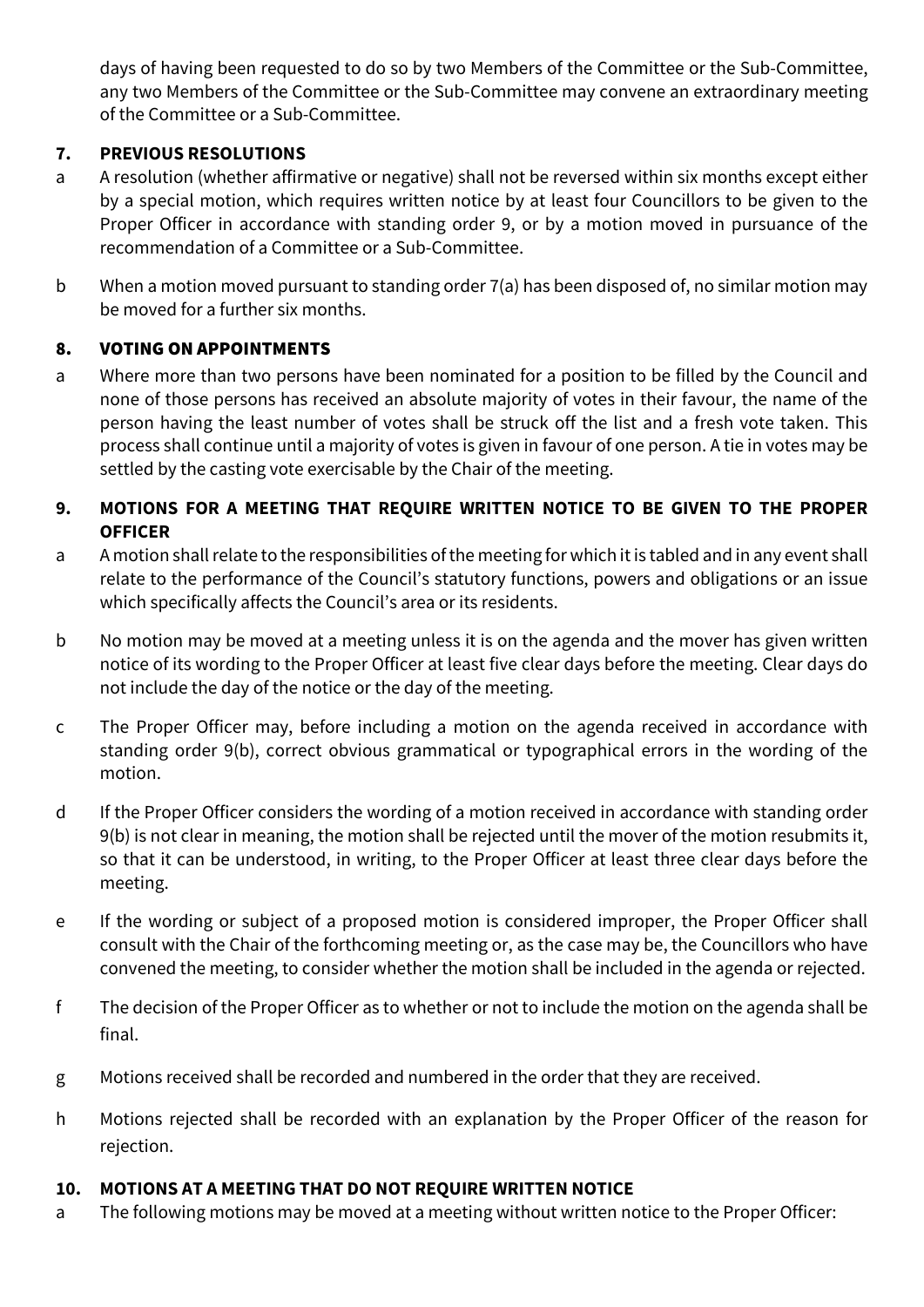- i. to correct an inaccuracy in the draft minutes of a meeting;
- ii. to move to a vote;
- iii. to defer consideration of a motion;
- iv. to refer a motion to a particular Committee or Sub-Committee;
- v. to appoint a person to preside at a meeting;
- vi. to change the order of business on the agenda;
- vii. to proceed to the next business on the agenda;
- viii. to require a written report;
- ix. to appoint a Committee or Sub-Committee and their Members;
- x. to extend the time limits for speaking;
- xi. to exclude the press and public from a meeting in respect of confidential or other information which is prejudicial to the public interest;
- xii. to not hear further from a Councillor or a member of the public;
- xiii. to exclude a Councillor or member of the public for disorderly conduct;
- xiv. to temporarily suspend the meeting;
- **xv. to suspend a particular standing order (unless it reflects mandatory statutory or legal requirements);**
- xvi. to adjourn the meeting; or
- xvii. to close the meeting.

#### **11. MANAGEMENT OF INFORMATION**

*See also standing order 20.*

- a **The Council shall have in place and keep under review, technical and organisational measures to keep secure information (including personal data) which it holds in paper and electronic form. Such arrangements shall include deciding who has access to personal data and encryption of personal data.**
- b **The Council shall have in place, and keep under review, policies for the retention and safe destruction of all information (including personal data) which it holds in paper and electronic form. The Council's retention policy shall confirm the period for which information (including personal data) shall be retained or if this is not possible the criteria used to determine that period (e.g. the Limitation Act 1980).**
- c **The agenda, papers that support the agenda and the minutes of a meeting shall not disclose or otherwise undermine confidential information or personal data without legal justification.**
- d **Councillors, staff, the Council's contractors and agents shall not disclose confidential information or personal data without legal justification.**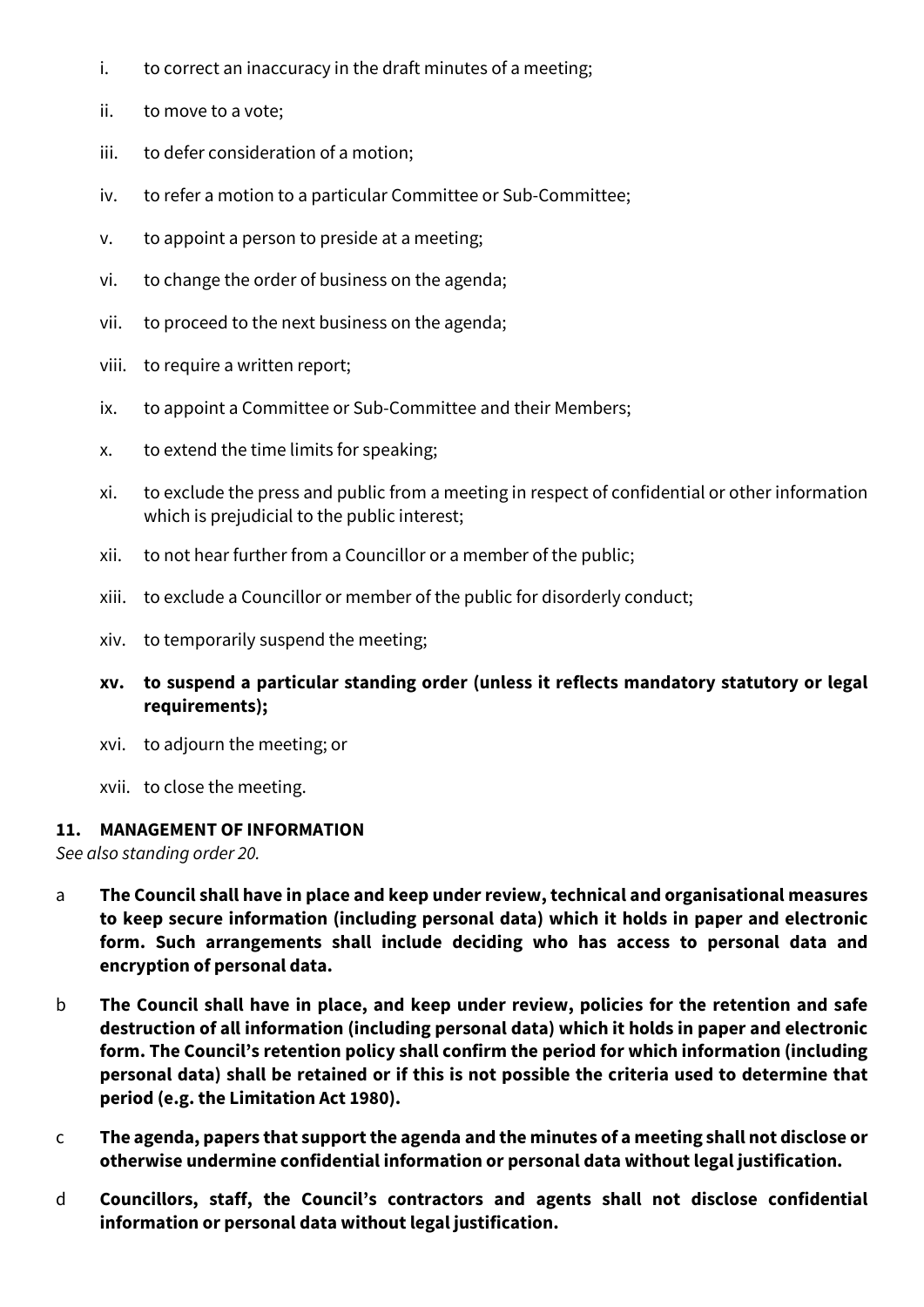## **12. DRAFT MINUTES**

Full Council meetings Committee meetings

Sub-Committee meetings

- a If the draft minutes of a preceding meeting have been served on Councillors with the agenda to attend the meeting at which they are due to be approved for accuracy, they shall be taken as read.
- b There shall be no discussion about the draft minutes of a preceding meeting except in relation to their accuracy. A motion to correct an inaccuracy in the draft minutes shall be moved in accordance with standing order 10(a)(i).
- c The accuracy of draft minutes, including any amendment(s) made to them, shall be confirmed by resolution and shall be signed by the Chair of the meeting and stand as an accurate record of the meeting to which the minutes relate.
- d If the Chair of the meeting does not consider the minutes to be an accurate record of the meeting to which they relate, they shall sign the minutes and include a paragraph in the following terms or to the same effect:

*"The Chair of this meeting does not believe that the minutes of the meeting of the ( ) held on [date] in respect of ( ) were a correct record but their view was not upheld by the meeting and the minutes are confirmed as an accurate record of the proceedings."*

- ● ● e The Council will publish draft minutes for all meetings on its website not later than two weeks after the meeting has taken place.
- f Subject to the publication of draft minutes in accordance with standing order 12(e) and
- standing order 20(a) and following a resolution which confirms the accuracy of the minutes
- of a meeting, the draft minutes or recordings of the meeting for which approved minutes exist shall be destroyed and removed from the website. The approved minutes will be published on the Council's website within 2 weeks of approval.

## 13. CODE OF CONDUCT AND DISPENSATIONS

*See also standing order 3(w).*

- a All Councillors and non-Councillors with voting rights shall observe the code of conduct adopted by the Council.
- b All Councillors **must, in accordance with the Code of Conduct currently adopted by the Council, register in Cheshire East Council's Register of Councillors' Interests, details of their Disclosable Pecuniary Interests** and other interests stated in the Code**, by completing the appropriate form and delivering this to the Town Clerk, who will forward it to the Monitoring Officer.**
- c **Councillors must keep their registered interests up to date by completing the appropriate form and delivering this to the Town Clerk, who will forward it to the Monitoring Officer.** The Town Clerk will send out forms prior to the Annual Town Council meeting each year, to give Members the opportunity to update their interests in the Register.
- d Unless they have been granted a dispensation, a Councillor or non-Councillor with voting rights shall withdraw from a meeting when it is considering a matter in which they have a disclosable pecuniary interest. They may return to the meeting after it has considered the matter in which they had the interest.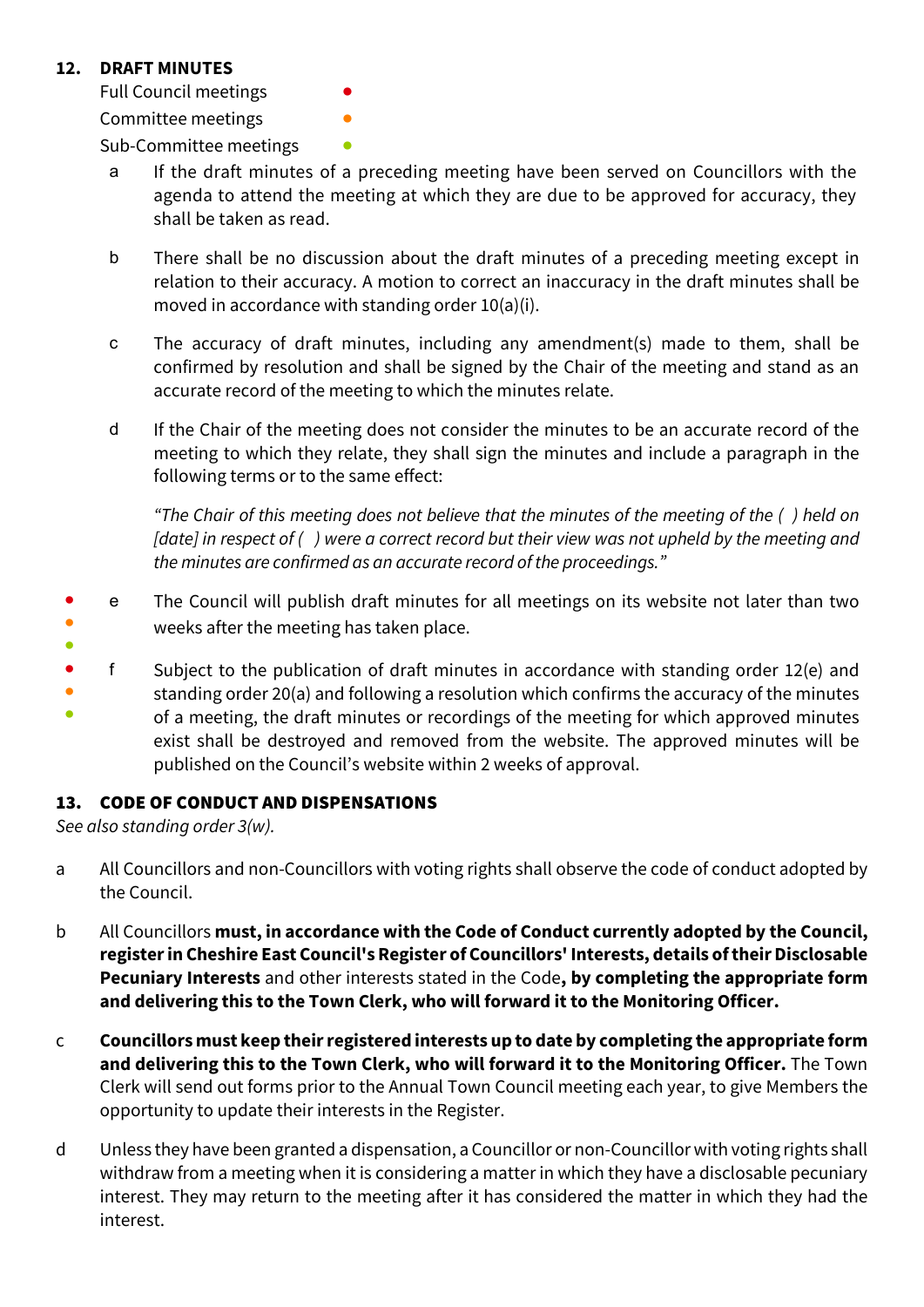- e Unless they have been granted a dispensation, a Councillor or non-Councillor with voting rights shall withdraw from a meeting when it is considering a matter in which they have another interest if so required by the Council's code of conduct. They may return to the meeting after it has considered the matter in which they had the interest.
- f **Dispensation requests shall be in writing and submitted to the Proper Officer** as soon as possible before the meeting, or failing that, at the start of the meeting for which the dispensation is required.
- g A decision as to whether to grant a dispensation shall be made by a meeting of the Council, or by the Proper Officer in accordance with the Council's scheme of delegation and that decision is final.
- h A dispensation request shall confirm:
	- i. the description and the nature of the disclosable pecuniary interest or other interest to which the request for the dispensation relates;
	- ii. whether the dispensation is required to participate at a meeting in a discussion only or a discussion and a vote;
	- iii. the date of the meeting or the period (not exceeding four years) for which the dispensation is sought; and
	- iv. an explanation as to why the dispensation is sought.
- i Subject to standing orders 13(d) and (f), a dispensation request shall be considered by the Proper Officer before the meeting or, if this is not possible, at the start of the meeting for which the dispensation is required OR at the beginning of the meeting of the Council.
- **j A dispensation may be granted in accordance with standing order 13(g) if having regard to all relevant circumstances any of the following apply:**
	- **i. without the dispensation the number of persons prohibited from participating in the particular business would be so great a proportion of the meeting transacting the business as to impede the transaction of the business;**
	- **ii. granting the dispensation is in the interests of persons living in the Council's area; or**
	- **iii. it is otherwise appropriate to grant a dispensation.**

## **14. CODE OF CONDUCT COMPLAINTS**

- a Upon notification by the Unitary Council that it is dealing with a complaint that a Councillor or non-Councillor with voting rights has breached the Council's code of conduct, the Proper Officer shall, subject to standing order 11, report this to the Council.
- b Where the notification in standing order 14(a) relates to a complaint made by the Proper Officer, the Proper Officer shall notify the Chair of Council of this fact, and the Chair shall nominate another staff member to assume the duties of the Proper Officer in relation to the complaint until it has been determined and the Council has agreed what action, if any, to take in accordance with standing order 14(d).
- c The Council may:
	- i. provide information or evidence where such disclosure is necessary to investigate the complaint or is a legal requirement;
	- ii. seek information relevant to the complaint from the person or body with statutory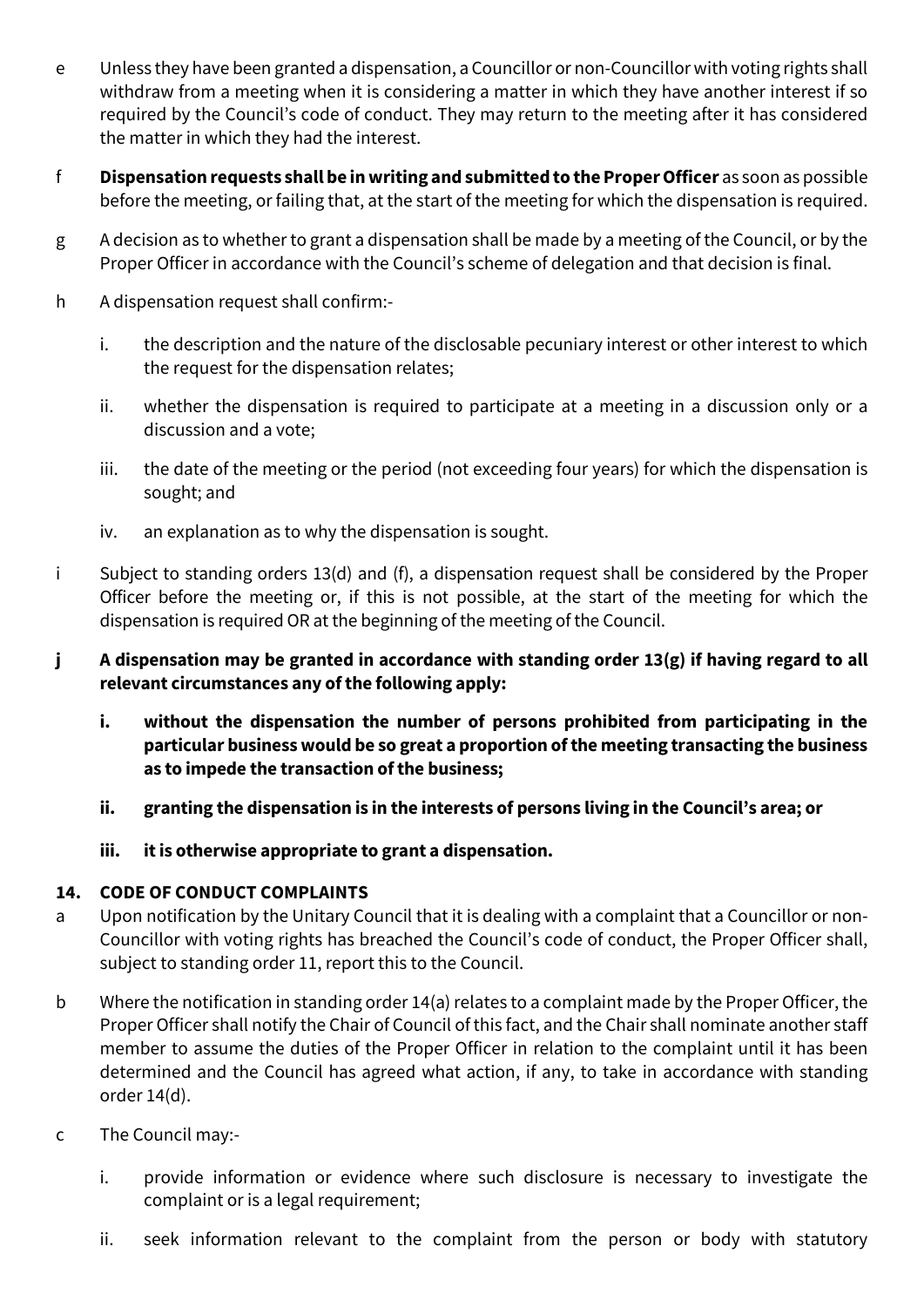responsibility for investigation of the matter;

d **Upon notification by the Unitary Council that a Councillor or non-Councillor with voting rights has breached the Council's code of conduct, the Council shall consider what, if any, action to take against him. Such action excludes disqualification or suspension from office.**

# 15. PROPER OFFICER

- a The Proper Officer shall be the Town Clerk or other staff member nominated by the Council to undertake the work of the Proper Officer when the Proper Officer is absent.
- b The Proper Officer shall:
	- i. **at least three clear days before a meeting of the Council, a Committee** or a Sub-Committee**,**
		- **serve on Councillors by delivery or post at their residences or by email authenticated in such manner as the Proper Officer thinks fit, a signed summons confirming the time, place and the agenda (provided the Councillor has consented to service by email), and**
		- **Provide, in a conspicuous place, public notice of the time, place and agenda (provided that the public notice with agenda of an extraordinary meeting of the Council convened by Councillors is signed by them).**

*See standing order 3(b) forthe meaning of clear days for a meeting of a full Council and standing order 3(c) for the meaning of clear days for a meeting of a Committee;*

- ii. subject to standing order 9, include on the agenda all motions in the order received unless a Councillor has given written notice at least five days before the meeting confirming thier withdrawal of it;
- iii. **convene a meeting of the Council for the election of a new Mayor, occasioned by a casual vacancy in his office;**
- iv. **facilitate inspection of the minute book by local government electors;**
- v. **receive and retain copies of byelaws made by other local authorities;**
- vi. hold acceptance of office forms from Councillors and the Mayor;
- vii. hold a copy of every Councillor's register of interests;
- viii. assist with responding to requests made under freedom of information legislation and rights exercisable under data protection legislation, in accordance with the Council's relevant policies and procedures;
- ix. liaise, as appropriate, with the Council's Data Protection Officer;
- x. receive and send general correspondence and notices on behalf of the Council except where there is a resolution to the contrary;
- xi. assist in the organisation of, storage of, access to, security of and destruction of information held by the Council in paper and electronic form subject to the requirements of data protection and freedom of information legislation and other legitimate requirements (e.g. the Limitation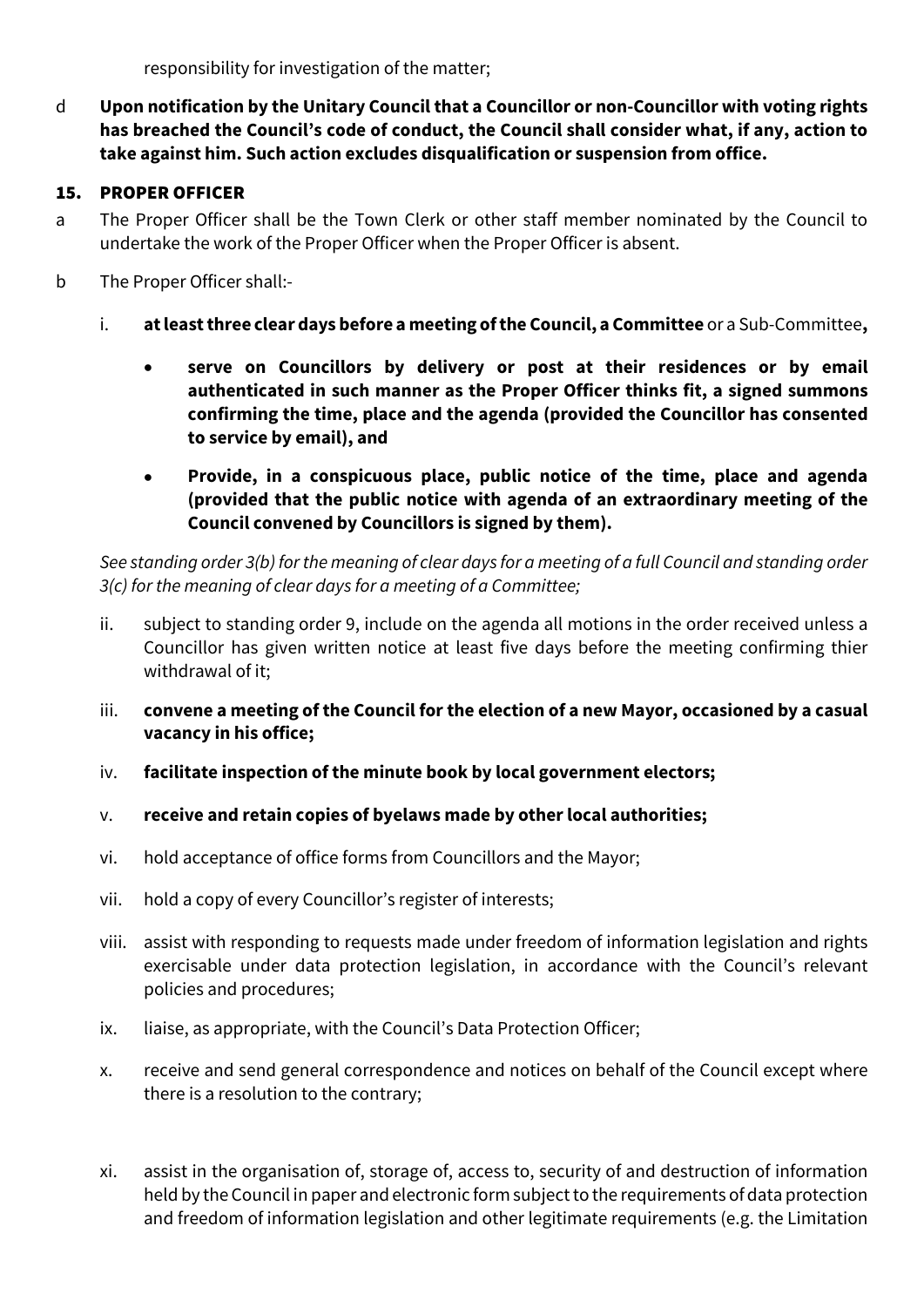Act 1980);

- xii. arrange for legal deeds to be executed; (*see also standing order 23);*
- xiii. arrange or manage the prompt authorisation, approval, and instruction regarding any payments to be made by the Council in accordance with its financial regulations;
- xiv. record every planning application notified to the Council and the Council's response to the local planning authority in a book for such purpose;
- xv. refer a planning application received by the Council to the Chair or in his absence Vice-Chair of the Planning Committee within two working days of receipt to facilitate an extraordinary meeting if the nature of a planning application requires consideration before the next ordinary meeting of the Planning Committee;
- xvi. manage access to information about the Council via the publication scheme; and
- c The Town Clerk and other Officers of the Council shall have the authority and duties given to them under the Council's Scheme of Delegation and will report decisions taken under such delegation to each Council meeting.

# **16. RESPONSIBLE FINANCIAL OFFICER**

a The Council shall appoint an appropriate staff member to undertake the work of the Responsible Financial Officer when the Responsible Financial Officer is absent.

## **17. ACCOUNTS AND ACCOUNTING STATEMENTS**

- a "Proper practices" in standing orders refer to the most recent version of "Governance and Accountability for Local Councils – a Practitioners' Guide".
- b All payments by the Council shall be authorised, approved and paid in accordance with the law, proper practices and the Council's financial regulations.
- c The Responsible Financial Officer shall supply to each Councillor as soon as practicable after  $30<sup>th</sup>$ June, 30<sup>th</sup> September and 31<sup>st</sup> December in each year a statement to summarise:
	- i. the Council's receipts and payments (or income and expenditure) for each quarter;
	- ii. the Council's aggregate receipts and payments (or income and expenditure) for the year to date;
	- iii. the balances held at the end of the quarter being reported and which includes a comparison with the budget for the financial year and highlights any actual or potential overspends.
- d As soon as possible after the financial year end at  $31<sup>st</sup>$  March, the Responsible Financial Officer shall provide:
	- i. each Councillor with a statement summarising the Council's receipts and payments (or income and expenditure) for the last quarter and the year to date for information; and
	- ii. to the Council the accounting statements for the year in the form of Section 1 of the annual governance and accountability return, as required by proper practices, for consideration and approval.
- e The year-end accounting statements shall be prepared in accordance with proper practices and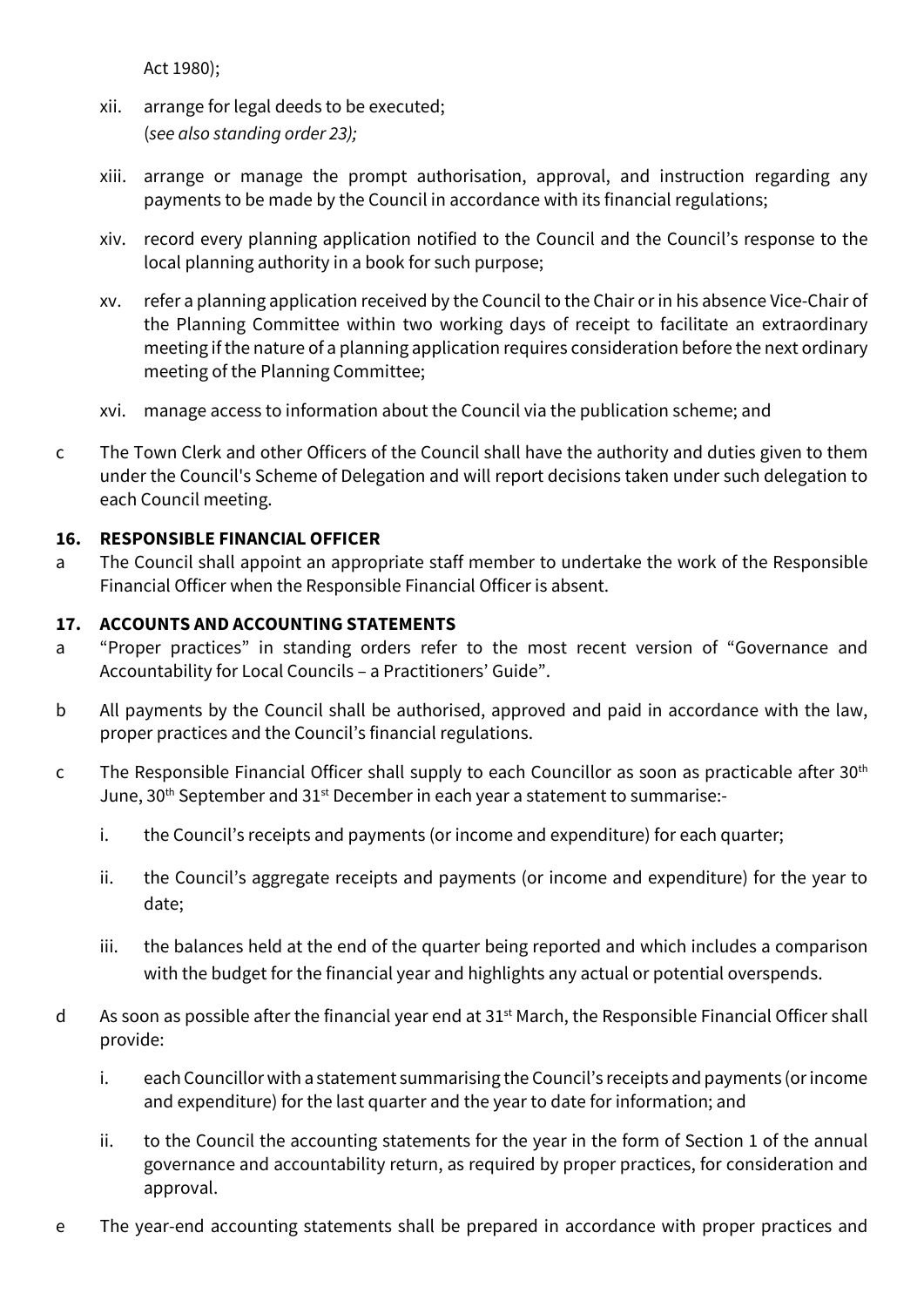apply the form of accounts determined by the Council (income and expenditure) for the year to 31<sup>st</sup> March. A completed draft annual governance and accountability return shall be presented to all Councillors at least five days prior to anticipated approval by the Council. The annual governance and accountability return of the Council, which is subject to external audit, including the annual governance statement, shall be presented to the Council for consideration and formal approval before 30<sup>th</sup> June.

## 18. FINANCIAL CONTROLS AND PROCUREMENT

- a. The Council shall consider and approve financial regulations drawn up by the Responsible Financial Officer, which shall include detailed arrangements in respect of the following:
	- i. the keeping of accounting records and systems of internal controls;
	- ii. the assessment and management of financial risks faced by the Council;
	- iii. the work of the independent internal auditor in accordance with proper practices and the receipt of regular reports from the internal auditor, which shall be required at least annually;
	- iv. the inspection and copying by Councillors and local electors of the Council's accounts and/or orders of payments; and
	- v. whether contracts with an estimated value below **£25,000** due to special circumstances are exempt from a tendering process or procurement exercise.
- b. Financial regulations shall be reviewed regularly and at least annually for fitness of purpose.
- c. **A public contract regulated by the Public Contracts Regulations 2015 with an estimated value in excess of £25,000 but less than the relevant thresholds in standing order 18(f) is subject to Regulations 109-114 of the Public Contracts Regulations 2015 which include a requirement on the Council to advertise the contract opportunity on the Contracts Finder website regardless of what other means it uses to advertise the opportunity unless it proposes to use an existing list of approved suppliers (framework agreement)..**
- d. Subject to additional requirements in the financial regulations of the Council, the tender process for contracts for the supply of goods, materials, services or the execution of works shall be in accordance with the Council's adopted Standing Orders for Contracts.
- e. **A public contract regulated by the Public Contracts Regulations 2015 with an estimated value in excess of £189,330 for a public service or supply contract or in excess of £4,733,252 for a public works contract (or otherthresholds determined by the European Commission every two years and published in the Official Journal of the European Union (OJEU)) shall comply with the relevant procurement procedures and other requirements in the Public Contracts Regulations 2015 which include advertising the contract opportunity on the Contracts Finder website and in OJEU.**
- f. **A public contract in connection with the supply of gas, heat, electricity, drinking water, transport services, or postal services to the public; or the provision of a port or airport; or the exploration for or extraction of gas, oil or solid fuel with an estimated value in excess of £378,660 for a supply, services or design contract; or in excess of £4,733,252 for a works contract; or £663,540 for a social and other specific services contract (or other thresholds determined by the European Commission every two years and published in OJEU) shall comply with the relevant procurement procedures and other requirements in the Utilities Contracts Regulations 2016.**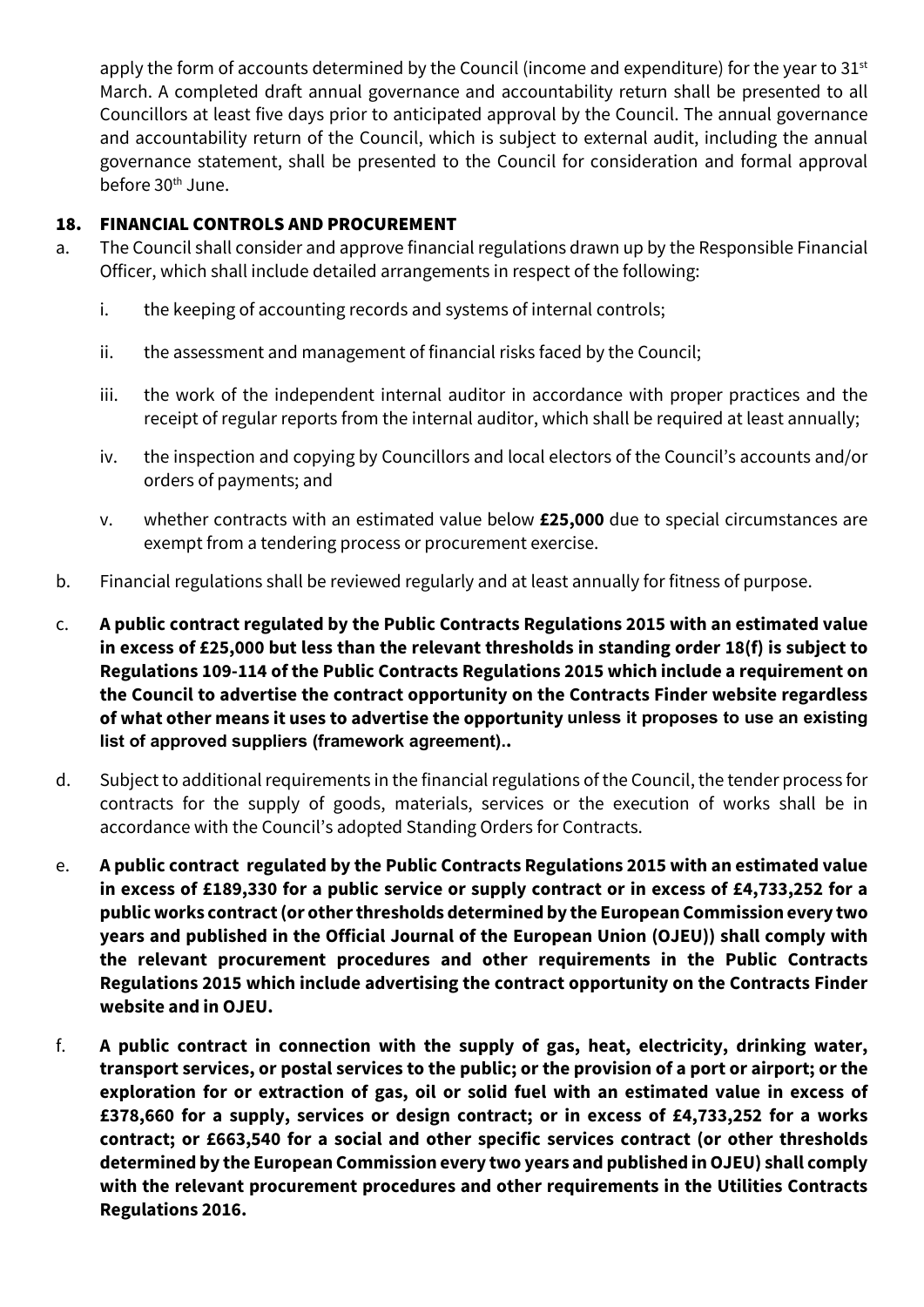#### 19. HANDLING STAFF MATTERS

- a A matter personal to an Officer that is being considered by a meeting of Council or the Personnel Sub-Committee is subject to standing order 11.
- b Subject to the Council's policy regarding absences from work, the Council's Town Clerk shall notify the Chair of the Personnel Sub-Committee or if they are not available, the Deputy Chair of absence occasioned by illness or other reason and that person shall report such absence to Personnel Sub-Committee at its next meeting.
- c The Chair of Personnel Sub-Committee shall ensure a review of the performance and annual appraisal of the work of The Town Clerk is conducted in accordance with the terms of reference/delegation of the Sub-Committee and procedures and policy of the Council. The reviews and appraisal shall be confirmed in writing
- d Grievance matters will be dealt with in accordance with the policy set out in the Council's Employee Handbook and Personnel Policies.
- e Any persons responsible for all or part of the management of staff shall treat as confidential the written records of all meetings relating to their performance, capabilities, grievance or disciplinary matters.
- f In accordance with standing order  $11(a)$ , persons with line management responsibilities shall have access to staff records referred to in standing order 19(e).

#### 20. RESPONSIBILITIES TO PROVIDE INFORMATION

*See also standing order 21.*

- a **In accordance with freedom of information legislation, the Council shall publish information in accordance with its publication scheme and information guide, and respond to requests for information held by the Council.**
- b. **The Council, shall publish information in accordance with the requirements of the Local Government (Transparency Requirements) (England) Regulations 2015**.

#### 21. RESPONSIBILITIES UNDER DATA PROTECTION LEGISLATION

*See also standing order 11.*

- a **The Council shall appoint a Data Protection Officer.**
- b **The Council shall have policies and procedures in place to respond to an individual exercising statutory rights concerning his personal data.**
- c **The Council shall have a written policy in place for responding to and managing a personal data breach.**
- d **The Council shall keep a record of all personal data breaches comprising the facts relating to the personal data breach, its effects and the remedial action taken.**
- e **The Council shall ensure that information communicated in its privacy notice(s) is in an easily accessible and available form and kept up to date.**
- f **The Council shall maintain a written record of its processing activities.**

#### **22. RELATIONS WITH THE PRESS/MEDIA**

a Requests from the press or other media for an oral or written comment or statement from the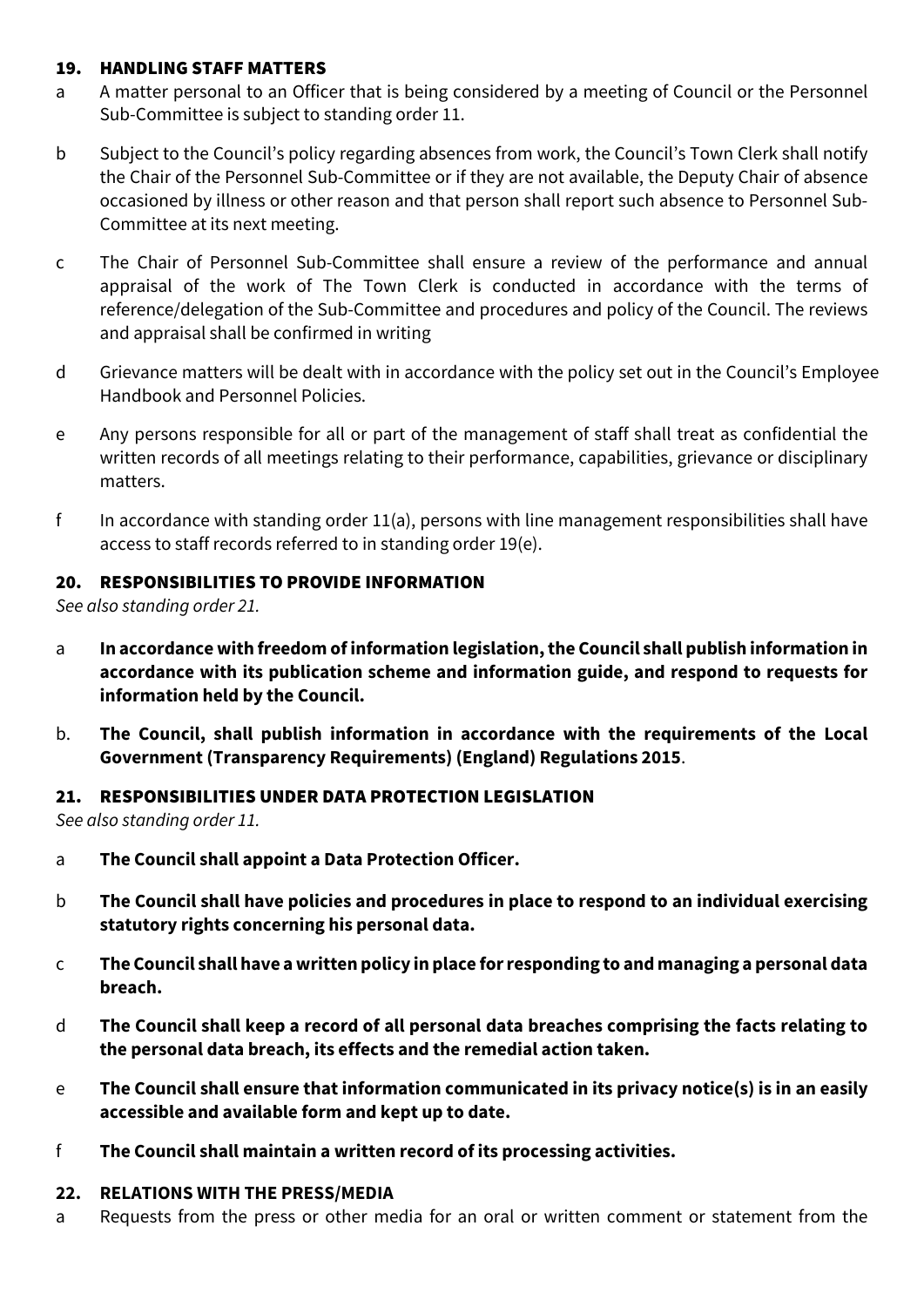Council, its Councillors or staff shall be handled in accordance with the Council's policy in respect of dealing with the press and/or other media.

# **23. EXECUTION AND SEALING OF LEGAL DEEDS**

*See also standing orders 15(b)(xii) and (xvii).*

- a A legal deed shall not be executed on behalf of the Council unless authorised by a resolution.
- b **Subject to standing order 23(a), any two Councillors may sign, on behalf of the Council, any deed required by law and the Proper Officer shall witness their signatures.**

#### 24. RESTRICTIONS ON COUNCILLOR ACTIVITIES

- a. Unless duly authorised by Council no Councillor shall:
	- i. inspect any land and/or premises which the Council has a right or duty to inspect; or
	- ii. issue orders, instructions or directions.

## **25. STANDING ORDERS GENERALLY**

- a All or part of a standing order, **except one that incorporates mandatory statutory or legal requirements**, may be suspended by resolution in relation to the consideration of an item on the agenda for a meeting.
- b A motion to add to or vary or revoke one or more of the Council's standing orders, except one that incorporates mandatory statutory or legal requirements, shall be proposed by a special motion, the written notice by at least 4 Councillors to be given to the Proper Officer in accordance with standing order 9. Standing Order 26b will not apply where the proposed amendment is a response to a written report on a review of Standing Orders circulated in advance with the agenda of the meeting.
- c The Proper Officer shall provide a copy of the Council's standing orders to a Councillor as soon as possible.
- d The decision of the Chair of a meeting as to the application of standing orders at the meeting shall be final.

## 26. CONSTITUTION

- a The Council shall maintain and periodically update a Constitution to advise Members and the public how the Council conducts its business and how decisions are made.
- b The contents of the Constitution will be determined by Council but will always contain Standing Orders, Standing Orders for Contracts, Financial Regulations, Members' Code of Conduct and the Publication Scheme.
- c A up to date copy of the Constitution will be displayed on the Council's website.

#### 27. PETITIONS

- a At any meeting, any Member may present a petition, signed by persons other than Members of the Council, which is relevant to some matter for which the Council has a responsibility or which affects the Town.
- b A Member wishing to present a petition shall give notice of his/her intention to do so to the Town Clerk at least twenty-four hours before the beginning of the meeting at which it is to be presented. The presentation of a petition will last for no more than three minutes.
- c No discussion will take place on any petition, but any Member may move that a matter raised by a